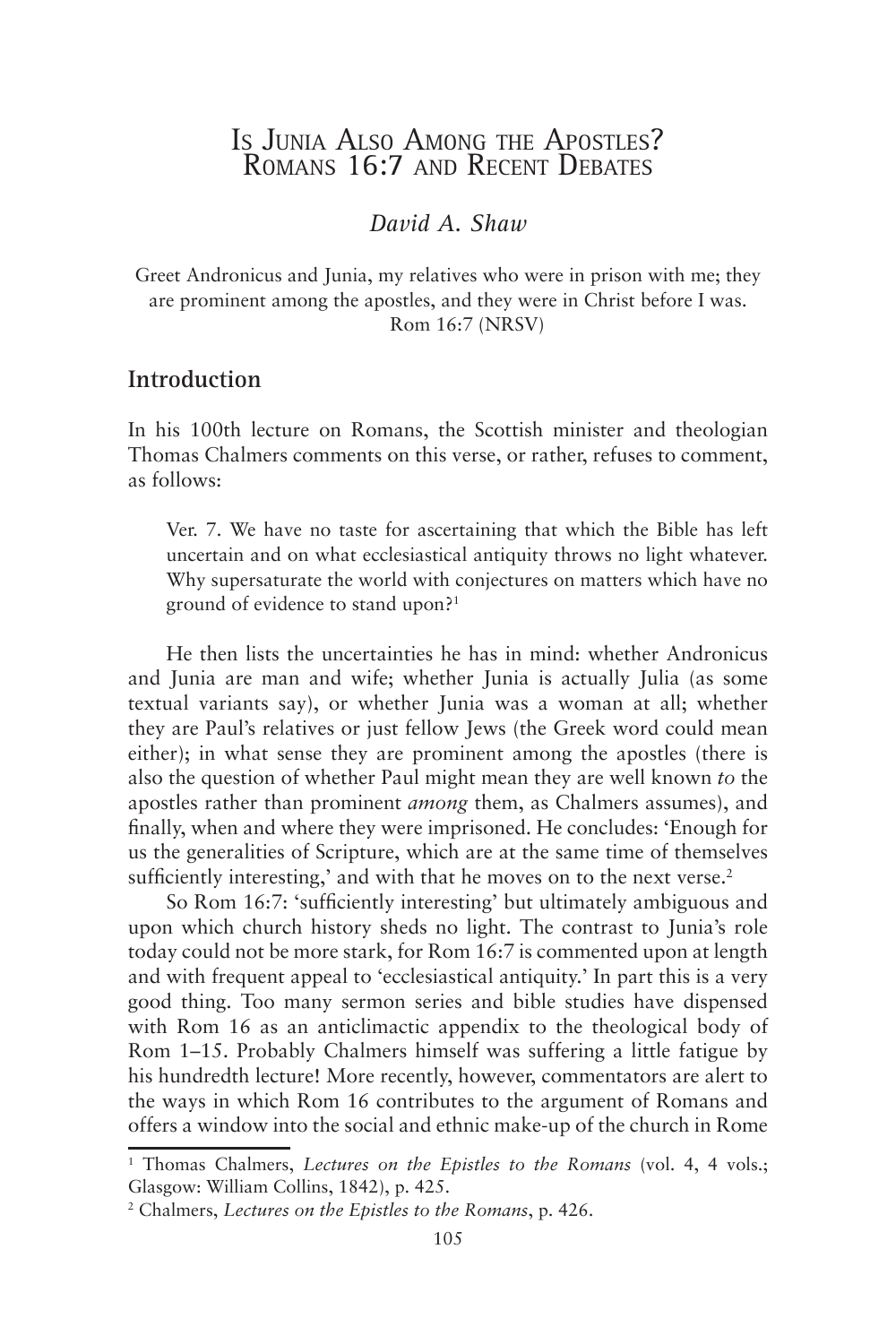and into Paul's ministry methods. This is welcome, but we should also note that Junia in particular plays a central role in two recent discussions which are worth outlining before we turn to the biblical text, because the claims they make for her have far reaching consequences. The first relates to her sex, the second to her apostleship.

#### **Junia: The Smoking Gun?**

Several recent books highlight the appearance of a male name— Junias—in the place of Junia, in Greek New Testaments and English translations of Rom 16:7 in the 19th and 20th centuries, as evidence of the church's suppression of women in general and in particular of women who appear in leadership roles in the Bible.<sup>3</sup> Within this narrative Junia is the smoking gun, demonstrating the church's inability to deal with a female apostle and so conspiring to make a man of her. Scot McKnight's recent eBook, *Junia is not Alone*, is a good example. He writes that after the New Testament era

A new kind of logic about women began to dominate. The logic was simple: the person in Romans 16:7 is an apostle, and apostles can't be women, so Junia cannot have been a woman. Junia was a man. This was a sex-change operation by way of redaction.4

The villains in this particular narrative vary. For McKnight the focus is rather general: a sexism which has pervaded church history.<sup>5</sup> The press release accompanying Eldon Jay Epp's *Junia: The First Woman Apostle* describes how Junia's disappearance from 'the traditions of the church…happened in New Testament manuscripts, scribal traditions and translations of the Bible.'<sup>6</sup> For others, the blame lies at the feet of the Reformers, Luther chief among them.7 As we shall see, Junia was indeed

<sup>3</sup> Junias first appears in the 19th century, and endures in translations such as the RSV, NIV 1984, NASB, The Message, and the NIrV. Junia reappears in the NRSV, ESV, NIV 2011, and NLT. All but the NIV 2011 retain Junias as an alternate reading in the footnotes.

<sup>4</sup> Scot McKnight, *Junia Is Not Alone* (Patheos Press, 2011), loc. 105.

<sup>5</sup> His eBook is dedicated to 'ending the church's deafening silence on women in the Bible,' *Junia is Not Alone*, loc. 34.

<sup>6</sup> Cited in John Hunwicke, 'Junia Among the Apostles: The Story Behind a New Testament Saint & the Egalitarian Agenda,' *Touchstone* 21, no. 8 (2008), n.p. [cited 3 January 2013]. Online: http://www.touchstonemag.com/archives/article. php?id=21-08-022-f.

<sup>7</sup> E.g. 'For centuries, beginning with the Reformation, translations have given the feminine Junia a masculine form' Frank J. Matera, *Strategies for Preaching Paul* (Collegeville, Minn.: Liturgical Press, 2001), p. 289. Or citing Luther specifically: 'Junia, taken by translators since Luther to be a man,' Marion Ann Taylor and Agnes Choi, eds., *Handbook of Women Biblical Interpreters: A Historical and*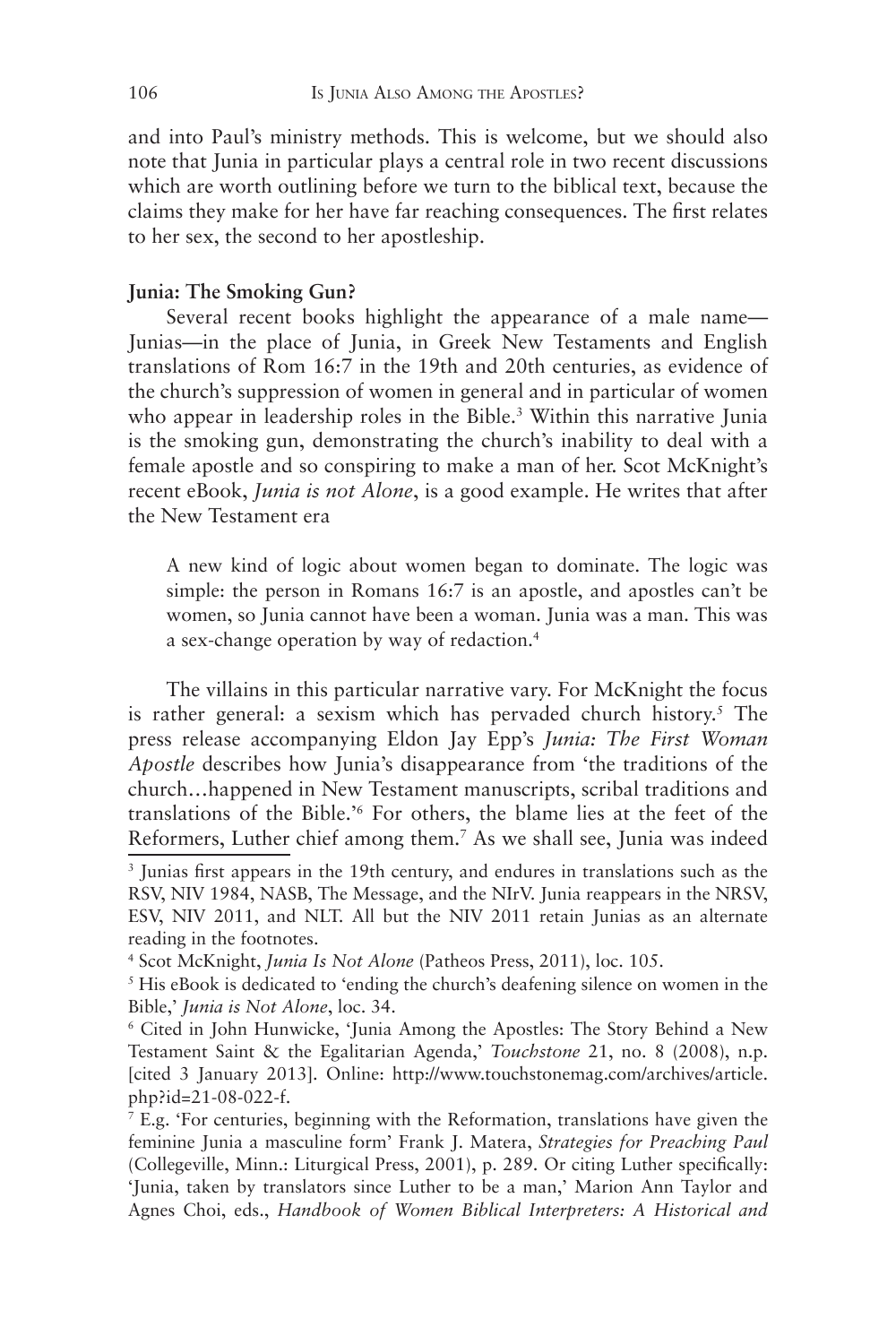briefly supplanted by a man in Rom 16:7, but the extent of the conspiracy is often exaggerated and some of the accused can be proven innocent.

#### **Junia: The Starting Point?**

The second major role that Junia plays today is as an apostle and relates to the question of women's ministry within the church. Increasingly it is argued that Rom 16, featuring as it does nine women, is not just a piece of the puzzle, which it undoubtedly is, but the place to begin the discussion: the starting point. How other relevant passages are dealt with in this approach varies considerably, especially those that seem to exclude women from some roles in church life. Some reject those passages as later and more conservative insertions to Paul's letters (in the case of 1 Cor 14:33–35), or as belonging to non-Pauline letters entirely (1 Tim 2:11–15).8 Others, unwilling to draw those conclusions, argue that those passages (sometimes dubbed 'disputed' or, less politely, 'tortuous') are best interpreted in the light of what they consider to be the relatively plain meaning of Rom 16.<sup>9</sup> Most recently, this approach was taken by N.T. Wright in an article in *The Times*: 'Yes, 1 Timothy 2 is usually taken as refusing to allow women to teach men. But serious scholars disagree on the actual meaning, as the key Greek words occur nowhere else. That, in any case, is not where to start.'10 To his mind, that place is the significance of Mary as a witness of the resurrection in John 20, and then the prominence of Phoebe and Junia in Rom 16.11 From a still more conservative perspective, Roger Nicole sets out his case for biblical egalitarianism, insisting that 'surely St Paul would not, in 1 Timothy 2:8–15, condemn on the basis of Genesis 1–3 what he had so freely commended in Romans 16.' After rejecting as a 'desperate expedient' the dismissal of 1 Timothy as non-Pauline he says

*Biographical Guide* (Grand Rapids: Baker Academic, 2012), p. 366; cf. Robert Jewett, *Romans* (Hermeneia; Minn.: Fortress, 2007), p. 961 which relies upon Bernadette J. Brooten, "Junia... Outstanding Among the Apostles' (Romans 16:7),' in *Women Priests: A Catholic Commentary on the Vatican Declaration* (New York: Paulist, 1977), pp. 141–144.

<sup>8</sup> Eldon Jay Epp, *Junia: The First Woman Apostle* (Minn.: Fortress, 2005), p. 81.

<sup>9</sup> Midway between the two approaches is Beverly Gaventa in the foreword to Epp's work, speaking of Rom 16: 'Whatever Paul may have intended with the tortured lines of 1 Corinthians 11:2–16 and whether or not he actually wrote 1 Corinthians 14:34–35, here the evidence of women taking active roles in leadership appears straightforward' Epp, *Junia*, p. xii.

<sup>10</sup> N.T. Wright, 'It's About the Bible, Not Fake Ideas of Progress,' *The Times*, November 23, 2012, n.p. [cited 8 January 2013]. Online: http://www.fulcrumanglican.org.uk/page.cfm?ID=759.

<sup>&</sup>lt;sup>11</sup> Wright, 'It's About the Bible.'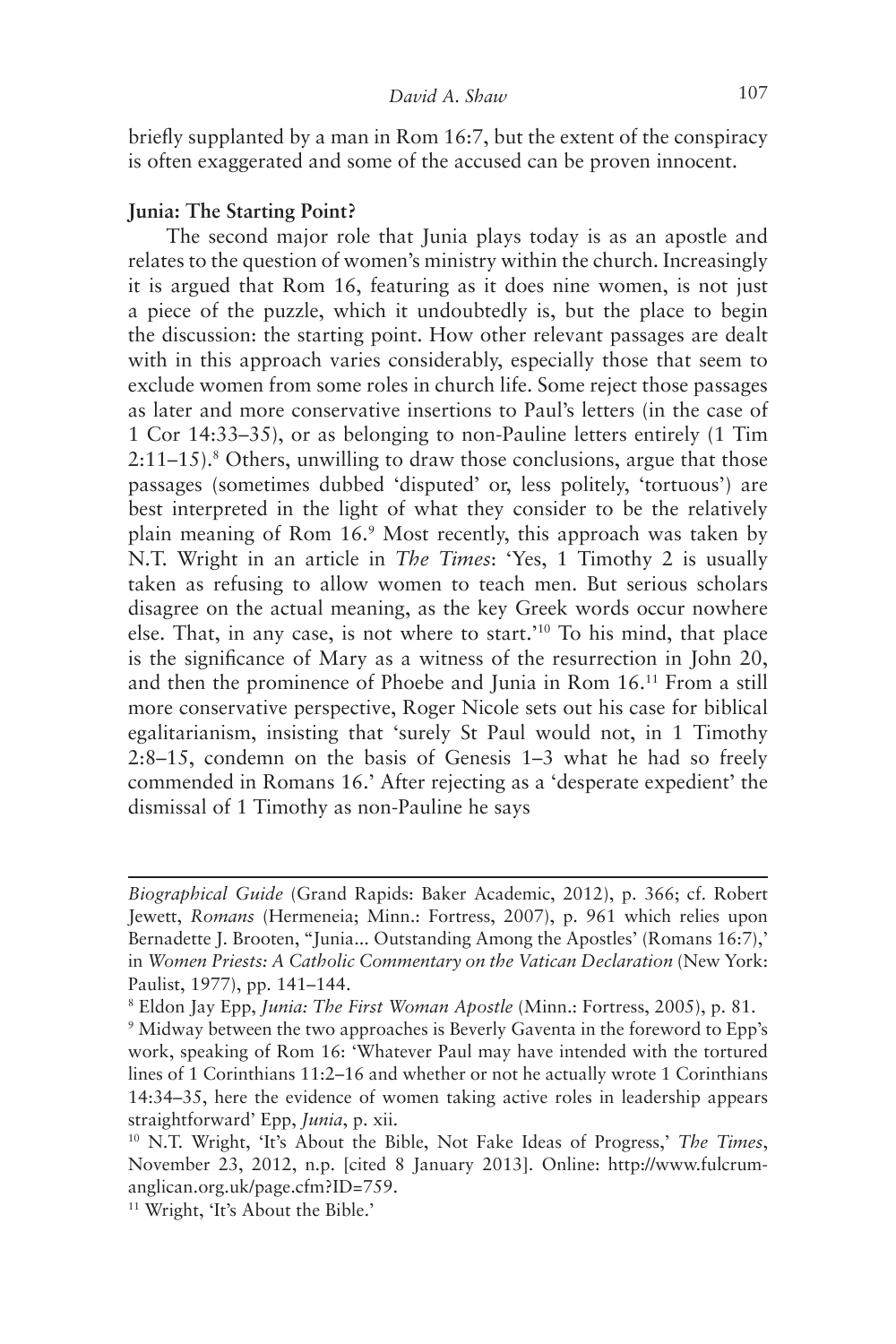The alternative appears to be that we are not at liberty to imagine that St Paul condemned in Timothy what he had sanctioned in Romans. Then, in interpreting Timothy, our exegesis of St Paul's prohibition would have to remain at all times conscious of what he has permitted.<sup>12</sup>

Of course on the one hand this is simply to observe Article 20 of the 39 Articles: the church may not 'so expound one place of Scripture, that it be repugnant to another.' On the other hand, exactly what Rom 16 permits has not yet been established, and as Chalmers reminds us, much is disputed. So we will also revisit the contribution of Rom 16:7 to discussions of women's ministry in the church, but only once we have examined the text in its own right. To that end, we will ask two questions: Was Junia a woman? And was she an apostle?

### **Was She a Woman?**

For most interpreters, the debate hangs on a single Greek accent. If Paul wrote Ἰουνίαν he meant a woman (Ἰουνία = Junia), if Ἰουνιᾶν, a man (Ἰουνιᾶς = Junias). So what did he write? Well, neither, because Greek at the time was written in capital letters (uncial script) without accents. It simply reads ΙΟΥΝΙΑΝ. As a result, the earliest evidence comes from how that word in Rom 16:7 was translated and commented upon before accents were added from around the 7th century onwards. That evidence leans heavily towards her being a woman. The Old Latin, Vulgate, Syriac and Coptic translations all have a female name, as do virtually all interpreters until the  $12<sup>th</sup>$  century.<sup>13</sup> Reflecting this tradition, and quoted almost universally in discussions of Junia, is John Chrysostom (344/54–407AD):

<sup>12</sup> Roger Nicole, 'Biblical Egalitarianism and the Inerrancy of Scripture,' *Priscilla Pap*. 20, no. 2 (2006): p. 7.

<sup>13</sup> For details of translations see Linda Belleville, 'Ίουνιᾶν... ἐπίσημοι ἐν τοῖς ἀποστόλοις: A Re-examination of Romans 16.7 in Light of Primary Source Materials,' *NTS* 51 (2005): p. 238n29. According to Grudem and Piper, evidence for a masculine reading in Origen (c.185–254) and Epiphanius, Bishop of Salamis (315–403) points towards a majority against a feminine reading but neither reference is reliable, *Recovering Biblical Manhood and Womanhood: A Response to Evangelical Feminism* (Wheaton: Crossway, 1991), p. 79–80. Origen's text actually has references to Junia as a woman and as a man, the latter probably the result of a mistake in the translator through whom his work survives. Epiphanius does refer to Junias (male), but he also calls Prisca (Rom 16:3) a man and says (s)he became bishop of Colophon, some three hundred miles away from Prisca's husband, himself now bishop in Heraclea! On these references see Belleville, 'Ἰουνιᾶν... ἐπίσημοι ἐν τοῖς ἀποστόλοις,' pp. 235–6. On the other hand Fitzmyer's commentary lists Ambrosiaster, Chrysostom, Rufinus, Jerome, Theodoret of Cyrrhus, Pseudo-Primasius, John of Damascus and more, through to the 12th century, all of whom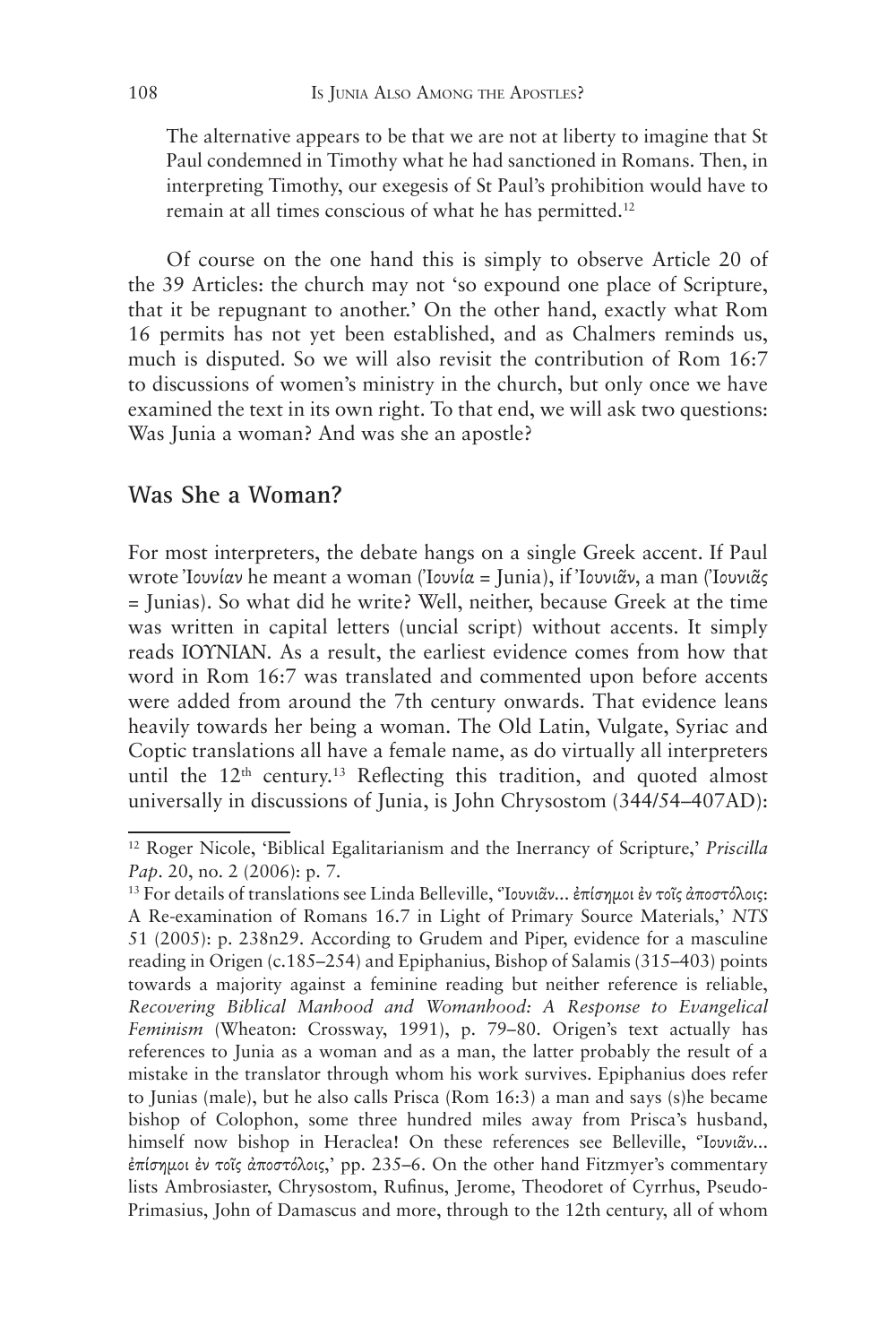Think what great praise it was to be considered of note among the apostles. These two were of note because of their works and achievements. Think how great the devotion of this woman Junia must have been, that she should be worthy to be called an apostle!<sup>14</sup>

The testimony of native Greek speakers such as Chrysostom is significant, but perhaps even more decisive is Cervin's research on Latin names.<sup>15</sup> He points out that IOYNIAN in Rom 16:7 is a Latin family name (Junia or Junius) that has been transcribed into Greek and this was always done according to the same rules. Feminine Latin names ending in  $-i\alpha$  always retained that ending (e.g. Marcia  $\rightarrow$  Μαρκία, Iulia  $\rightarrow$ 'Ιουλία, Junia à Ἰουνία). Masculine names ending in –*ius* are transcribed into Greek as ending *–ios* (e.g. Antonius → Αντόνιος, Cassius → Κάσσιος, Domitius  $\rightarrow$  Δομίτιος). Accordingly, the male name Junius would be Ιούνιος. The grammatical form of this name required in Rom 16:7 would be ΙΟΥΝΙΟΝ not ΙΟΥΝΙΑΝ which is what we read there. On the other hand the appropriate form of Ἰουνία would be written ΙΟΥΝΙΑΝ which corresponds with Rom 16:7. The only way a male name could be in view is if there were an independent Greek name Ἰουνιᾶς, but there is not a single reference to any such name from the period.

Junia was almost certainly a woman, therefore. So where did Junias come from? The first unambiguous reference to a masculine reading comes from Aegidius (or Giles) of Rome (c.1243–1316) who inherited the textual choice between Junia and Julia (in Latin: Juniam and Juliam), preferred Juliam and assumed this referred to a man, Julias. The next male reading comes some two hundred years later. In 1512 Jacques Lefèvre d'Étaples (otherwise known as Jacobus Faber Stapulensis) published a Romans commentary which understood both Junia (16:7) and Julia (16:15) to be men. In Martin Luther's *Lectures on Romans* and his German translation of the Bible, Julia is taken as feminine in 16:15 but Junia remains Junias.16 Far more influential however was Erasmus' edition of the Greek New Testament, which carried the feminine form Ἰουνίαν and was followed by every English translation until 1837 and every Greek New Testament

think Paul refers to a woman. Some read the textual variant 'Julia,' which is probably a scribal mistake, copying the name from Rom 16:15 where Julia appears in her own right. J. Fitzmyer, *Romans* (Yale University Press, 2007), pp. 737–8.

<sup>14</sup> Homilies on Romans 31, quoted from Gerald Lewis Bray, *Romans* (Ancient Christian Commentary on Scripture Vol. 6; Downers Grove, Ill.: IVP, 1998), p. 372. <sup>15</sup> This paragraph draws heavily on Richard S. Cervin, 'A Note Regarding the Name 'Junia(s)' in Romans 16.7,' *NTS* 40 (1994): pp. 464–70. Colin Kruse cites this article as decisive in *Paul's Letter to the Romans* (Pillar New Testament Commentary; Nottingham: Apollos, 2012), pp. 563–4.

<sup>16</sup> *Lectures on Romans* (ed. Hilton C. Oswald; vol. 25; Luther's Works; Saint Louis, Miss: Concordia, 1972), p. 129.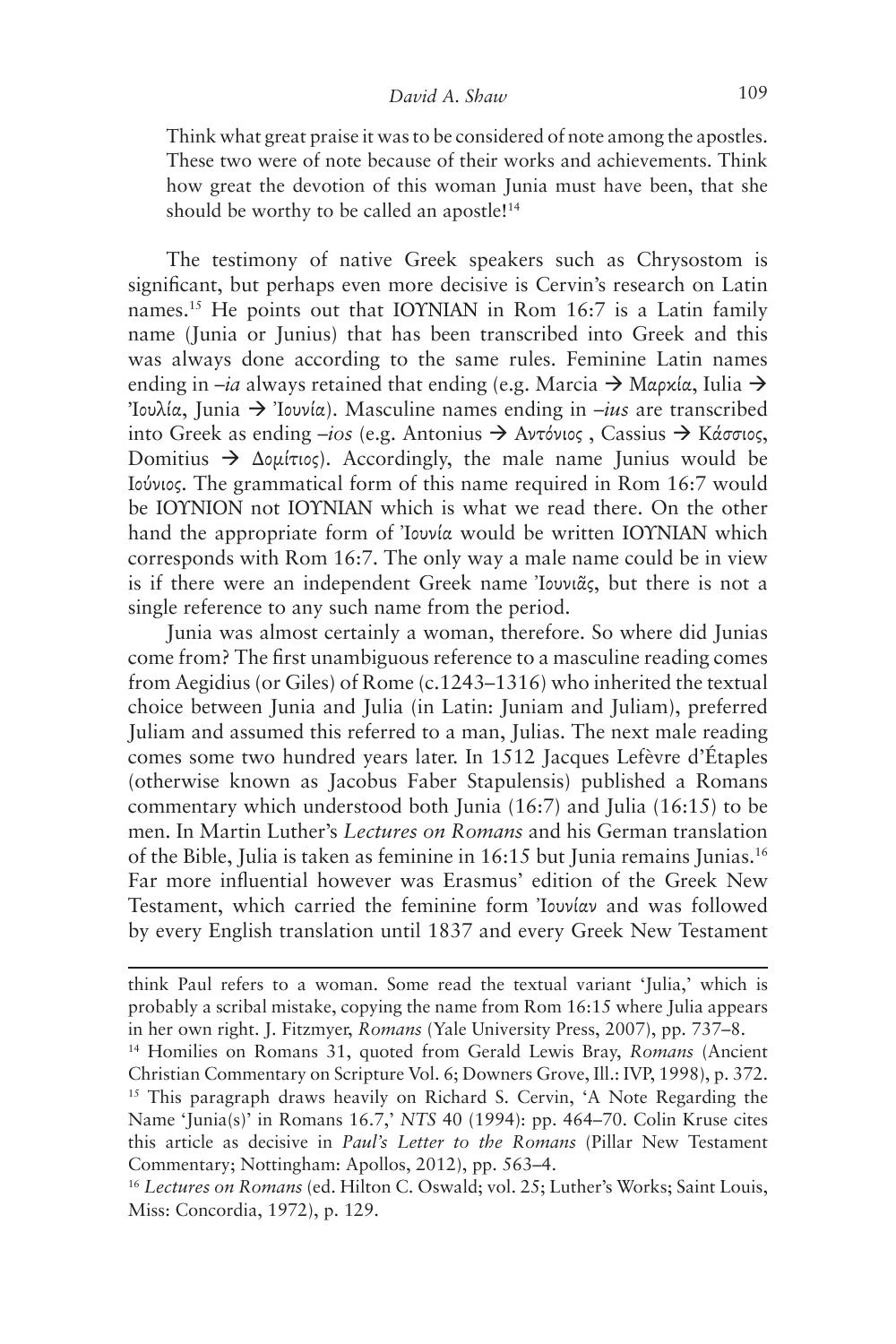until 1927 (with only one exception).<sup>17</sup> Brooten's claim therefore that the Junias reading 'really picked up momentum in the Reformation period' and that 'through Luther the *Junias* interpretation was assured of a broad exposure for centuries to come' cannot be justified.18 We cannot say how well known Luther's view was, but we can detect no evidence of its influence in the English speaking world. In fact, the only time the Junias reading dominates is in the 19th and 20th centuries. It begins in earnest with the Revised Version of 1881 after which only four translations offer Junia until 1987. In modern critical editions of the Greek New Testament between 1927 and 1998 only one Greek New Testament read Ἰουνίαν.<sup>19</sup>

So was Junia the victim of a conspiracy? Certainly she was. But not at the hands of church tradition at work through the New Testament manuscripts, or scribal traditions as Epp's publishers suggested. To his credit, Epp himself does not even claim that. Although like Brooten he greatly exaggerates Luther's influence,<sup>20</sup> the bulk of his work lays the blame on a 'pervasive sociocultural bias' at work in the 20th century, during 'what we might have regarded as the period of our most modern, liberal, and detached scholarly enquiry.<sup>21</sup> The traditional da Vinci Codestyle villains: patriarchal church fathers, medieval scribes and European Reformers are largely innocent.<sup>22</sup> So too, at least in the case of Junia, is church history. Contrary to McKnight, the logic that said she is a woman and therefore not an apostle only really took hold in the modern period.<sup>23</sup>

<sup>17</sup> For detailed surveys see the tables in Epp, *Junia*, pp. 62 and 66.

<sup>&</sup>lt;sup>18</sup> "Junia... Outstanding Among the Apostles' (Romans 16:7),' p. 142 emphasis original.

<sup>19</sup> See the tables in Epp, *Junia*, pp. 62–63 and 66.

<sup>&</sup>lt;sup>20</sup> He cites Brooten and then Luise Schotroff with approval: 'Only since the middle ages, and primarily because of Luther's translation, has the view prevailed that Junia was not a woman but a man by the name of Junias' quoted in Epp, *Junia*, p. 38. 21 Epp, *Junia*, p. 20.

<sup>22</sup> John Hunwicke takes some delight in pointing out this fact, and notes that Epp has a complicated relationship with the modern critical thinking. On the one hand, he entrusts himself to its 'assured' conclusions that the passages in Paul less amenable to a liberal view of women are in fact non-Pauline. But on the other hand, twentieth century scepticism about the relationship of Rom 16 to the rest of the letter is quietly passed over, because that would be less convenient to his argument concerning Junia and her apostleship. Hunwicke, 'Junia Among the Apostles.'

<sup>23</sup> Lenski writes: 'Chrysostom may exclaim in admiration because of a woman apostle; such an apostle would be as strange as his exclamation' *Interpretation of St. Paul's Epistle to the Romans* (Columbus, Ohio: Lutheran Book Concern, 1936), p. 906. Cf. A.C. Headlam who argues that since the name is borne by an apostle 'it is hardly likely that the name is feminine' quoted in Richard Bauckham, *Gospel Women: Studies of the Named Women in the Gospels* (London: T&T Clark, 2002), p. 167. Cf. also the standard lexicon BAGD (1957) which doubts the feminine reading of Junia because it is 'probably ruled out by the context,' though this is reversed in the third edition, known as BDAG (2000).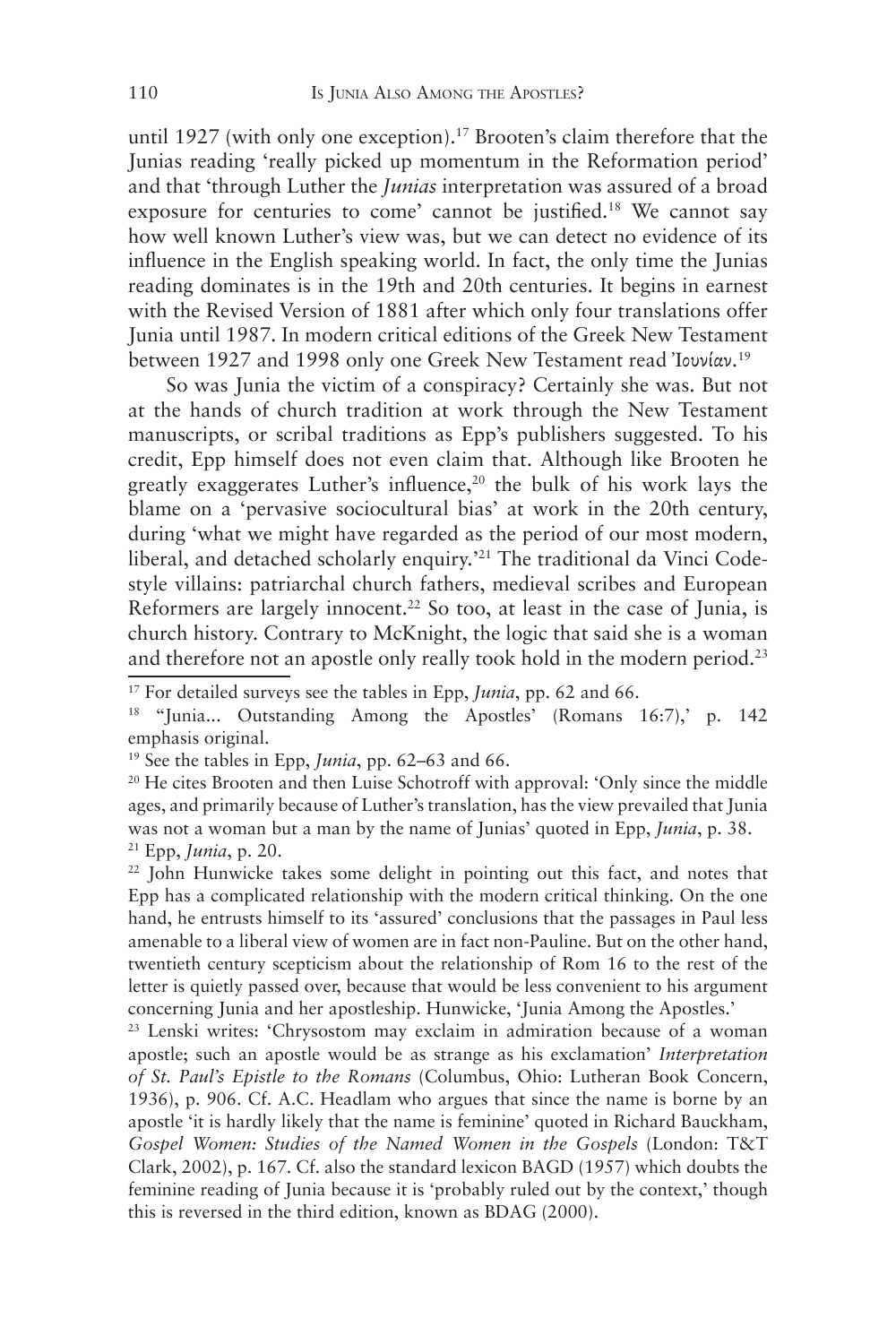For the most part, a female apostle was apparently uncontroversial. It remains to ask, however, whether Rom 16:7 is best understood as giving the woman Junia the title apostle, and what the significance of that would be. To that we now turn.

### **Was She an Apostle?**

Are Andronicus and Junia 'well-known to the apostles' (ESV, known as the exclusive view) or 'outstanding among the apostles' (NIV, the inclusive view)?24 Given the consensus of the early church that she was an apostle, the evidence seems to point in that direction.<sup>25</sup> Two main arguments to the contrary are advanced: first, the phrase ἐπίσημοι ἐν τοῖς ἀποστόλοις can and should be translated 'well-known to the apostles'; second, it is argued that by 'apostle' Paul always means such a select few that Andronicus and Junia cannot be included within them, still less considered outstanding among them.

The first is argued at length by Burer and Wallace. Quite rightly, they believe the strongest argument would be evidence of the whole phrase, ἐπίσημος + ἐν + a plural personal dative, where the context clearly indicates that the person described as ἐπίσημος (well-known/prominent) is *not* part of the larger group.<sup>26</sup> They have not, however, been able to supply sufficient evidence to demonstrate their argument conclusively.<sup>27</sup> The nearest parallels are as follows.

<sup>&</sup>lt;sup>24</sup> The NIV gives the alternate reading in the footnotes, the ESV does not. Of the other English translations only the NET, CEV and the Amplified version unambiguously side with the ESV.

<sup>&</sup>lt;sup>25</sup> Arguing for 'well-known to the apostles' Wallace and Burer acknowledge this consensus—the earliest support for their view cited is Charles Hodge's 1953 commentary—but try to dismiss the patristic evidence, saying they were preoccupied with Junia's sex and simply assumed she was an apostle, Michael H. Burer and Daniel B. Wallace, 'Was Junia Really an Apostle? A Re examination of Rom 16:7,' *NTS* 47 (2001): p. 78n12. Both claims are questionable however. There is no evidence of patristic preoccupation over the Junia/Junias question, only readings one way or the other, the vast majority in favour of Junia. Nor can the consensus be dismissed as a mere assumption. The fact that native Greek speakers such as Origen and John Chrysostom understood the phrase to number Junia among the apostles is a significant one, and, it should be noted, Burer and Wallace accept the significance of the patristic evidence on the Junia/Junias question in 'Was Junia Really an Apostle?,' pp. 77–78.

<sup>26</sup> The word ἐπίσημος is inconclusive in itself. It is an adjective translated by BDAG as 'of exceptional quality' and 'splendid, prominent, outstanding' are the suggested glosses; it can also be used in a bad sense to mean 'notorious' as it is in the only other biblical occurrence, Matt 27:16, speaking of Barabbas.

<sup>27</sup> Bauckham, *Gospel Women*, pp. 172–80., and Belleville 'Ἰουνιᾶν... ἐπίσημοι ἐν τοῖς ἀποστόλοις.' contest the evidence and conclusions of their work. Kruse, *Romans*,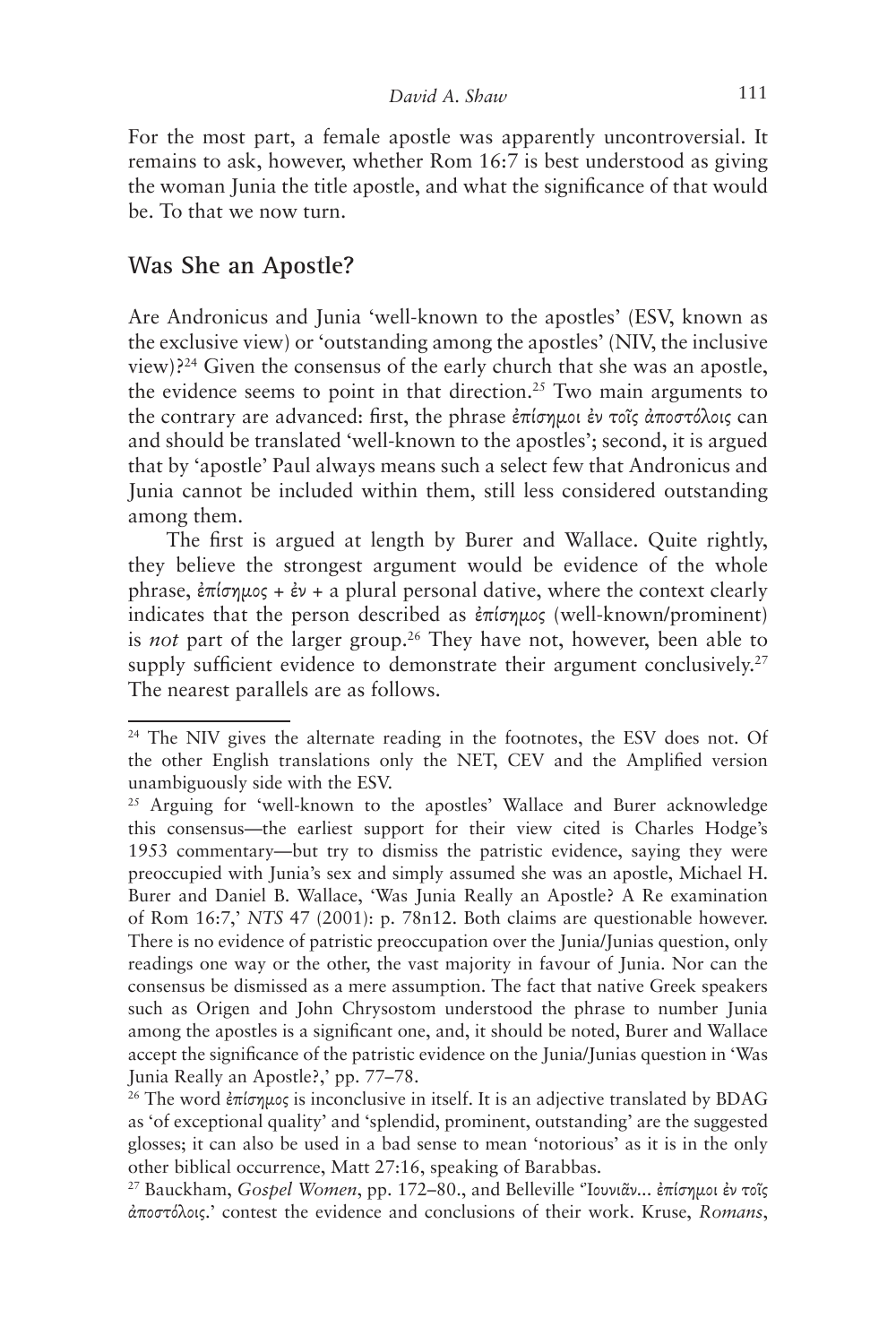In Euripides' *Hippolytus* (line 103), Aphrodite is said to be επίσημος ἐν βροτοῖς (renowned among mortals).28 Since the goddess is clearly not a mortal this supports the exclusive view. So too, perhaps, does Lucian's description of the pipe player in *Harmonides* 1.17 who desires ἡ δόξα ἡ παρὰ τῶν πολλῶν καὶ τὸ ἐπίσημον εἶναι ἐν πλήθεσι (glory before the crowds and to be the renowned one among the masses).<sup>29</sup> On the other hand, in *Jewish War* 2.418, Josephus describes a Jewish delegation ἐν οἷς ἦσαν ἐπίσημοι Σαῦλός τε καὶ Ἀντίπας καὶ Κοστόβαρος (prominent among whom were Saul, and Antipas and Costabarus). Similarly, Lucian (*On Salaried Posts* 28.4) advises slaves hopeful of advancement to ἐπίσημος ἔσῃ ἐν τοῖς ἐπαινοῦσι (be prominent among those who praise).30 In both cases 'prominent among' and not 'well known to' is the obvious meaning. Burer and Wallace concede that these last two count against their argument for excluding Junia from among the apostles but argue, rather unfairly, that they are rare and are not 'clean' parallels. In truth the sample of texts is so small that none can be considered rare among the results, and one of Burer and Wallace's own central texts, *Psalms of Solomon* 2:6, is not the clean parallel to Rom  $16:7$  that they claim.<sup>31</sup> The text reads:

οἱ υἱοὶ καὶ αἱ θυγατέρες ἐν αἰχμαλωσία πονηρῷ, ἐν σφραγῖδι ὁ τράχηλος αὐτῶν, ἐν ἐπισήμῳ ἐν τοῖς ἔθνεσιν The sons and daughters were in harsh captivity their neck with a seal, with a mark among the nations.

This is not easy to translate but what is significant for our purposes is to note that the section quoted by Burer and Wallace (underlined) is not the whole story. The sense is not that the sons and daughters are a spectacle among the nations, but rather that their necks bear a seal (ἐν σφραγῖδι) and a mark (ἐν ἐπισήμῳ). Thus, as Bauckham points out, ἐπισήμῳ functions here as a noun and not an adjective describing people at all.<sup>32</sup>

This is not to say Rom 16:7 cannot mean 'well-known to.' Burer and Wallace helpfully put what evidence there is on the table but it does not support their conclusion that the phrase '*almost certainly* means 'well

p. 562, awards the contest to Bauckham and Belleville on points.

<sup>&</sup>lt;sup>28</sup> The actual form in Euripedes is κάπίσημος = καὶ + ἐπίσημος = renowned indeed. 29 Belleville argues this could be could be inclusive—he wants to be the conspicuous one in a crowd 'Ἰουνιᾶν... ἐπίσημοι ἐν τοῖς ἀποστόλοις,' p. 247.

<sup>30</sup> Cf. Lucian, *Dialogues of the Dead*, p. 438, for another close parallel supporting the inclusive reading.

<sup>&</sup>lt;sup>31</sup> Burer and Wallace, 'Was Junia Really an Apostle?,' p. 87.

<sup>&</sup>lt;sup>32</sup> *Gospel Women*, p. 176. The same objection applies to the reference from Lucian's *Harmonides* above, reducing the number of close parallels in support of the exclusive reading.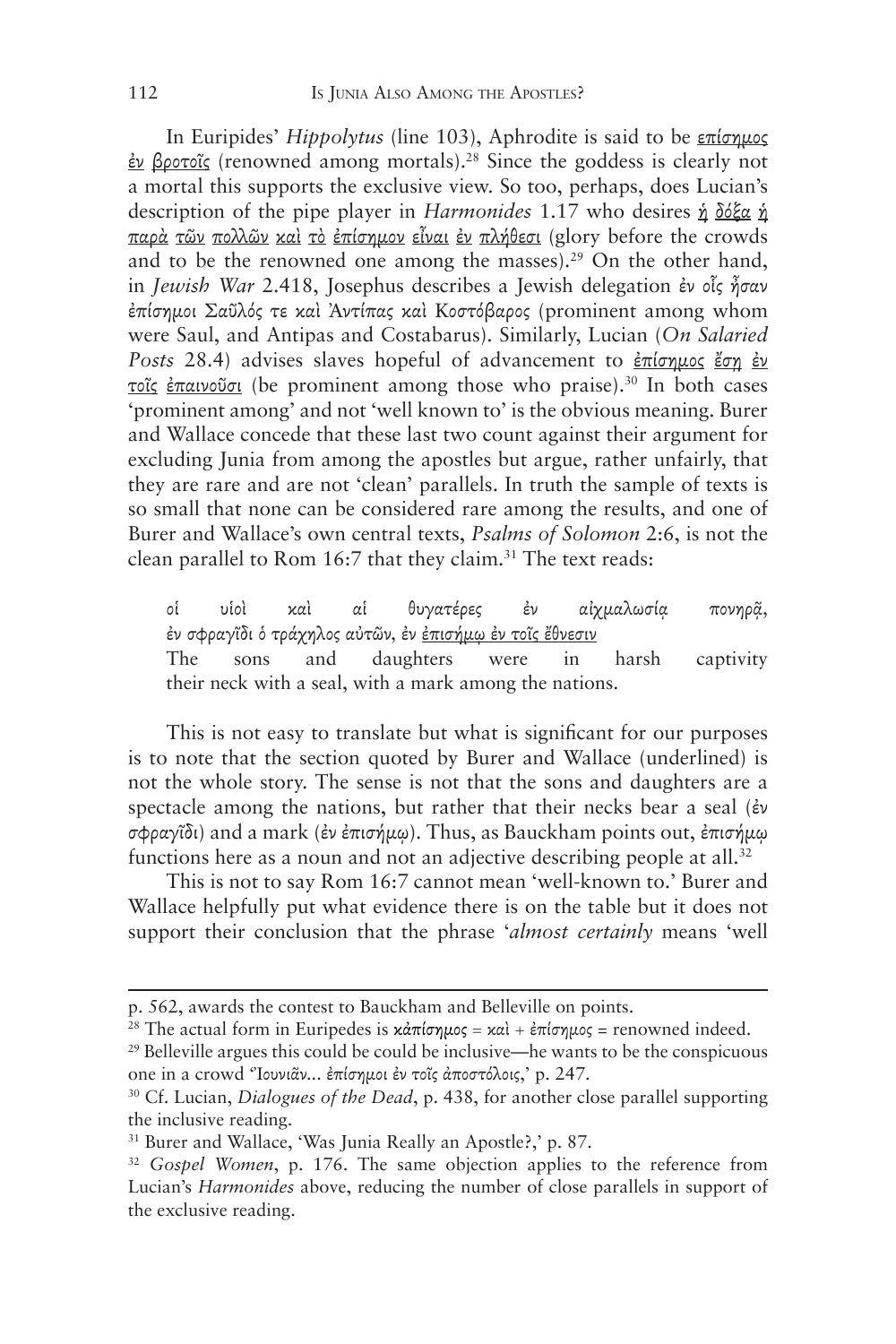known *to* the apostles.''33 What they have demonstrated is that both options are possible.

The second argument in favour of the exclusive reading begins with the claim that Paul uses the word apostle to denote a select few commissioned by the risen Jesus to proclaim the gospel, among whom Paul considers himself the last.<sup>34</sup> In light of that, it is thought highly improbable that Paul is saying these two are not only among the apostles but outstanding among them, when they include the likes of Paul, Peter, and James, while we know nothing else of Andronicus and Junia.

The force is this argument is felt to varying degrees. Some believe it conclusively removes Junia and Andronicus from the circle of apostles.<sup>35</sup> Others draw the opposite conclusion and think Paul really does mean to exalt the pair to the highest status. Epp, for example, refers to Paul's defence of his apostleship by appeal to his performance of signs, wonders and mighty works (2 Cor 12:12) and argues that 'unless Paul recognized these traits in others, he would not deign to call them 'apostles,' but Andronicus and Junia obviously met and exceeded his criteria.' <sup>36</sup>

The vast majority, however, reject the premise and argue that Paul's use of the term 'apostle' is more varied could well apply to Andronicus and Junia. This is the conclusion of Belleville, in contrast to Epp:

If we understand apostle as someone who has been specially commissioned by Christ with an authority parallel to a Peter or a Paul, then the difficulty is justifiable…If we focus on the gift of apostleship and understand it as equivalent to a church planter, however, then we are placing the matter in its proper context.37

Does Paul even use 'apostle' in that sense, however? The evidence can be summarised as follows:

1. Paul knows himself to have been appointed by the risen Christ as apostle to the Gentiles (Rom 1:1, 1:13, Gal 2:8) and that apostleship is verified

<sup>33 &#</sup>x27;Was Junia Really an Apostle?,' p. 90.

<sup>34</sup> E.g. Charles Hodge: 'The word apostle, unless connected with some other word, as in the phrase 'messengers (apostles) of the churches,' is very rarely, if ever applied in the New Testament to any other than the original messengers of Jesus Christ. It is never used in Paul's writings, except in its strict official sense.' *Commentary on the Epistle to the Romans* (Grand Rapids: Eerdmans, 1953), p. 449; cf. Lenski, *Interpretation of St. Paul's Epistle to the Romans*, p. 907.

<sup>35</sup> Hodge, *Commentary on the Epistle to the Romans*, p. 449; Lenski, *Interpretation of St. Paul's Epistle to the Romans*, p. 907; Hunwicke, 'Junia Among the Apostles.' <sup>36</sup> Epp, *Junia*, p. 70.

 $37$  'Ίουνιᾶν... ἐπίσημοι ἐν τοῖς ἀποστόλοις,' pp. 55-56.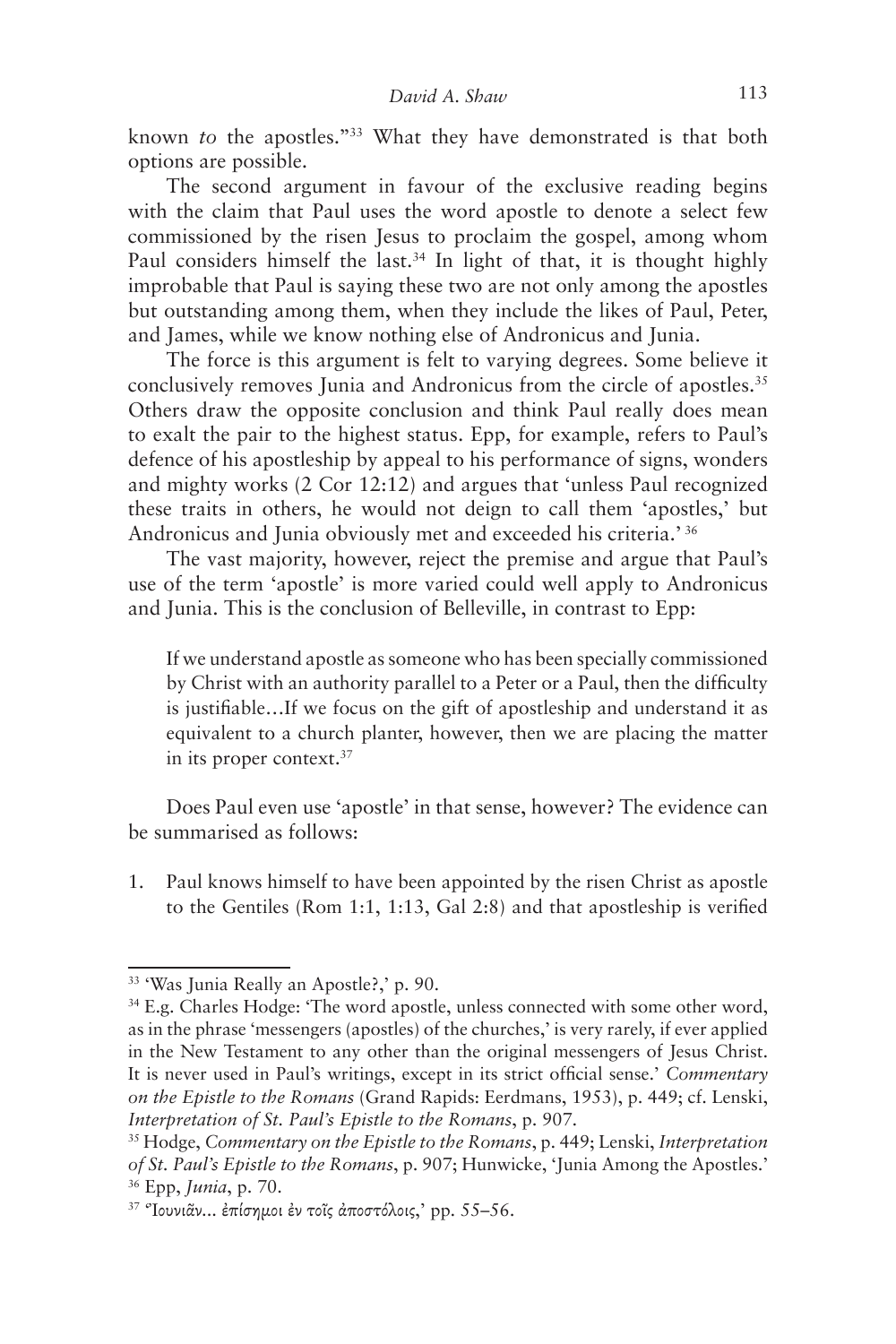by his having seen the Lord Jesus and by the fruit of his labours (1 Cor 9:1–2), and by signs and wonders, and mighty works (2 Cor 12:12).

- 2. Paul recognises Peter as an apostle to the Jews and as a pillar of the Jerusalem church along with James and John (Gal 2:8–9, cf.1:19).
- 3. Paul refers to Peter and the brothers of the Lord as other apostles who have the right to travel with their believing wives (1 Cor 9:5).

So far the number is restricted to the twelve plus Paul. But also:

- 4. 1 Cor 15:6–8 describes the risen Jesus appearing to Peter, the twelve, 500 brothers, James, then to 'all the apostles' and last of all to Paul. This clearly extends the number beyond the twelve but restricts it to those who saw the risen Jesus.38
- 5. Barnabas, Silas, Timothy, and Apollos seem to be called apostles by inference in 1 Cor 9:5–6, 1 Thess 1:1 cf. 2:7, and 1 Cor 4:9 cf. 4:6. There is no indication that they are eyewitnesses of the risen Christ, but Barnabas was in Jerusalem from the earliest days of the church so he may have been (Acts 4:36).
- 6. Paul speaks of 'apostles of the churches,' 'appointed by the churches' (2 Cor 8:23, 19) and calls Epaphroditus the apostle of the Philippian church ('your apostle,' Phil 2:25). These are apostles not commissioned by Christ in the sense of 1–5 above, but appointed by churches for more specific ministries; helping Paul in the work of the collection (2 Cor 8:19) or bringing him comfort and support during his imprisonment (Phil 2:25).

Paul's use of 'apostle' is therefore more varied than is sometimes acknowledged and could therefore accommodate Andronicus and Junia. To be clear, this does not make it certain that Junia is an apostle; all we have argued is that Paul's understanding of apostleship does not preclude it. Given the consensus of church tradition it seems most likely to me that Andronicus and Junia were apostles.

In what sense though, are they apostles, given the options outlined above? Epp, as we have seen, places them with Paul in category 1. Dunn,<sup>39</sup> Stuhlmacher,<sup>40</sup> Wright,<sup>41</sup> Brooten,<sup>42</sup> Bauckham,<sup>43</sup>and Jewett<sup>44</sup>

<sup>&</sup>lt;sup>38</sup> When Paul speaks of apostles and prophets as the church's foundation (Eph 2:20, cf. Eph 4:11) it is almost certainly a reference either to the twelve + Paul or to the wider number of eyewitnesses of the risen Christ.

<sup>39</sup> *Romans 9–16* (WBC 38B; Dallas: Word, 1988), pp. 894–95.

<sup>40</sup> *Paul's Letter to the Romans: A Commentary* (trans. Scott J. Hafemann; Louisville: John Knox, 1994), p. 249.

<sup>41</sup> N. T. Wright, 'Romans,' in *Acts, Introduction to Epistolary Literature, Romans, 1 Corinthians* (NIB 10; Nashville: Abingdon, 2002), p. 762.

<sup>&</sup>lt;sup>42</sup> "Junia... Outstanding Among the Apostles' (Romans 16:7),' p. 143.

<sup>43</sup> *Gospel Women*, p. 180.

<sup>44</sup> *Romans*, p. 963.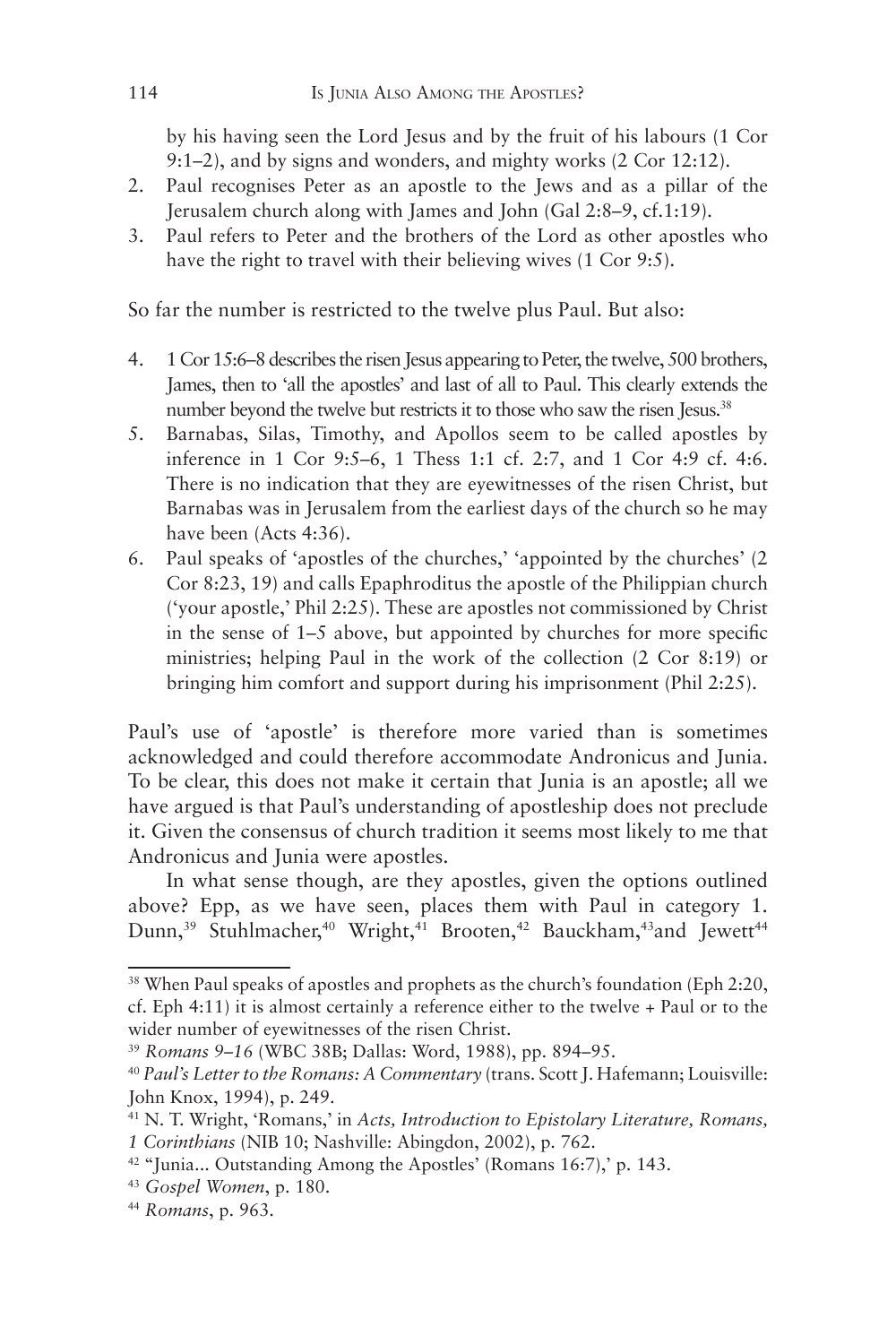opt for category 4. Others, however, place them in 5 and/or 6, drawing on additional references in Acts and the early church which identify itinerant missionaries as apostles:<sup>45</sup> Calvin,<sup>46</sup> Sanday and Headlam,<sup>47</sup> Cranfield,<sup>48</sup> Mounce,<sup>49</sup> Moo,<sup>50</sup> Stott,<sup>51</sup> Schreiner,<sup>52</sup> Fitzmyer,<sup>53</sup> and Belleville.<sup>54</sup> Choosing between the two more popular options is difficult. Since Paul notes that they were in Christ before him (Rom 16:7), it is possible they were eyewitnesses of the resurrection but there remains the unlikelihood that Paul would say that they are outstanding among that group which, lest we forget, included him. On the other hand, it is hardly likely that the Roman church would be confused, given Paul's status not only as an eyewitness but also, uniquely, as the apostle to the Gentiles. In favour of seeing them as eyewitnesses, it seems that when Paul speaks of 'the apostles' without any other qualification he usually means those eyewitnesses, and less weight should be given to what 'apostle' means for other authors.<sup>55</sup> Perhaps calling them 'outstanding among the apostles' need not mean they excelled beyond all other eyewitnesses in all respects in a way that contradicts the clear sense in which Paul himself

<sup>45</sup> See Acts 14:4, 14 and the references to early church literature in Douglas J. Moo, *Romans* (NICNT; Grand Rapids: Eerdmans, 2000), p. 924n42.

<sup>46</sup> *The Epistles of Paul the Apostle to the Romans and to the Thessalonians* (ed. David W. Torrance and Thomas F. Torrance; trans. Ross MacKenzie; Edinburgh: Oliver & Boyd, 1961), p. 322.

<sup>47</sup> *A Critical and Exegetical Commentary on the Epistle to the Romans* (5th ed.; ICC; Edinburgh: T&T Clark, 1902), p. 423.

<sup>48</sup> *Romans: Chapters 9-16* (vol. 2, 2 vols., 6th Rev ed.; International Critical Commentary; London: T&T Clark, 1979), p. 789.

<sup>49</sup> *Romans* (The New American Commentary; Nashville: Broadman & Holman, 1995), p. 276.

<sup>50</sup> *Romans*, p. 924.

<sup>51</sup> *The Message of Romans: God's Good News for the World* (Leicester: IVP, 1994), p. 396.

<sup>52</sup> *Romans* (Grand Rapids: Baker Academic, 1998), p. 796.

<sup>53</sup> *Romans*, p. 739–40.

<sup>54</sup> *Women Leaders and the Church: Three Crucial Questions* (Grand Rapids: Baker, 2000), p. 54. Witherington has changed his mind from itinerant evangelists to eye witnesses: *Women in the Earliest Churches* (Cambridge: Cambridge University Press, 1988), p. 115; cf. *Paul's Letter to the Romans: A Socio-Rhetorical Commentary* (Grand Rapids: Eerdmans, 2004), p. 390, and Tidball and Gillman are undecided between the two: *The Message of Women: Creation, Grace and Gender* (Bible speaks today; Nottingham: IVP, 2012), p. 207.; *Women Who Knew Paul* (Collegeville, Minn.: Liturgical Press, 1991), pp. 68–69.

<sup>&</sup>lt;sup>55</sup> Mounce for example explains this reference by citing parallels only in John and Acts, when the first question must be, how does Paul use the term, *Romans*, p. 276n53; importing the reference to Jesus as an apostle in Heb 3:1 only confuses things further, for which see Tom Holland, *Romans: The Divine Marriage: A Biblical Theological Commentary* (Eugene, OR: Pickwick, 2011), p. 473.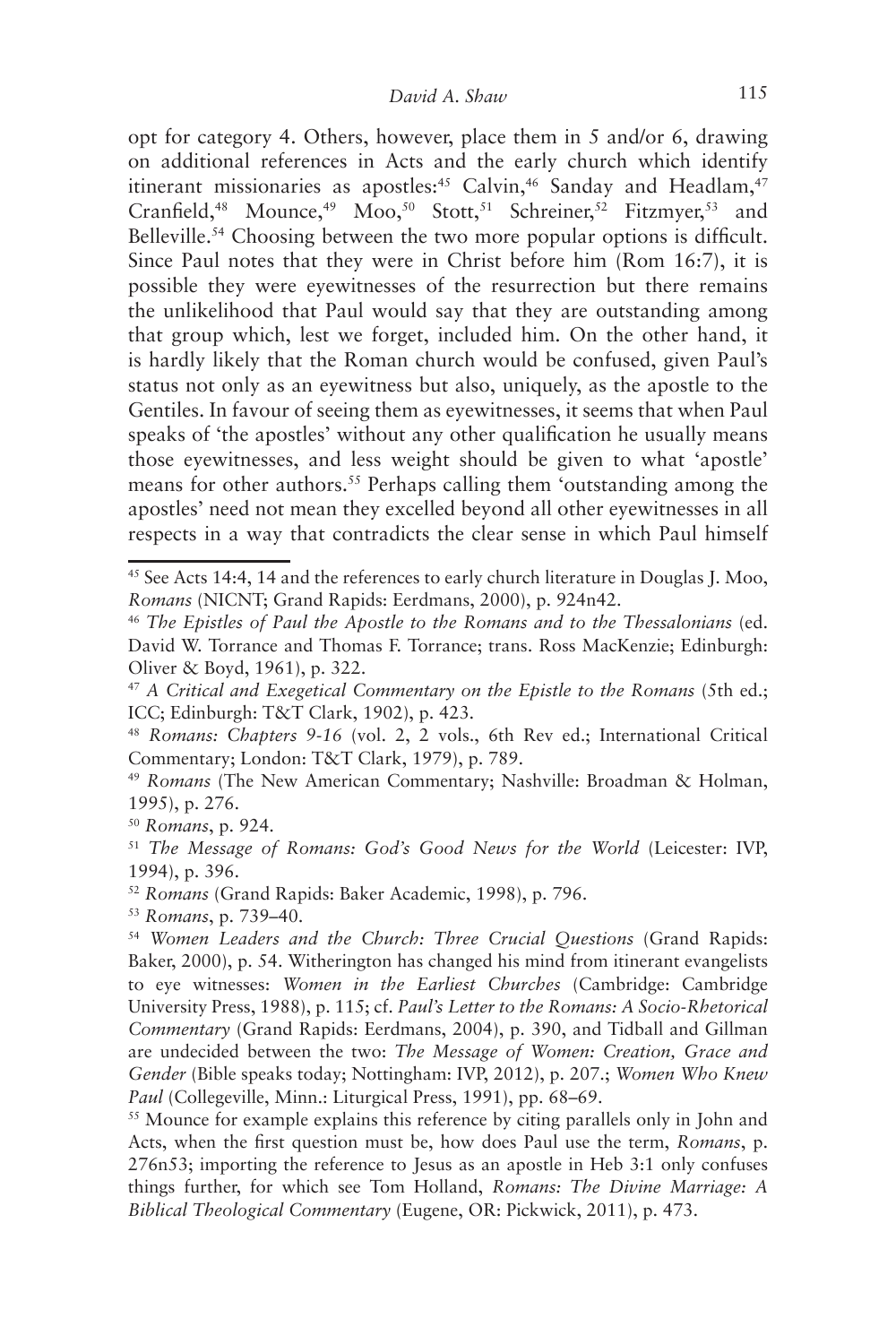was outstanding. In 2 Cor 8:18 we hear of the brother 'famous among all the churches for his preaching of the gospel' which need not mean Paul thought he was the number one ranked preacher in the kingdom. He simply meant to commend a brother and give a sense of the esteem in which he was held by the wider church. The same may well be true of Andronicus and Junia here.

To my mind then, Junia was almost certainly a woman, and almost certainly an apostle, who, along with Andronicus, is commended as notable among the eyewitnesses of Jesus' resurrection for her ministry and willingness to suffer for the sake of the gospel, enduring imprisonment along with Paul.

The pressing question, then, is what does this mean for women's ministry in the church. A number of comments can be made.

1. We have only dealt with Junia and already it is clear that Rom 16 does speak to the question. Junia is clearly not alone in her contribution to the establishment and growth of the church in its earliest days. Paul commends numerous women in Rom 16 and they, along with men, are named among his co-workers elsewhere. As Cranfield notes, their prominence in this chapter not only rebukes the neglect of their gifts in many churches but it also undermines any attempt to lay the blame for that neglect at the feet of St Paul, demonstrating as it does 'the falsity of the widespread and stubbornly persistent notion that Paul had a low view of women.'<sup>56</sup>

2. It is too often assumed that Junia's role as apostle automatically contradicts the traditional reading of 1 Cor 14:33–35 and 1 Tim 2:11– 15 because it implies a public teaching role. A striking denial of this 'contradiction' is found in John Chrysostom. As we have noted above, he is almost universally quoted as an early, native Greek speaking champion of Junia as a female apostle. What is almost never mentioned, however, is his quotation of 1 Tim 2 while interpreting Rom 16:6 in which Mary is commended:

In what sense then does he say, 'I suffer not a woman to teach?' (1 Tim. ii. 12.) He means to hinder her from publicly coming forward (1 Cor. xiv. 35), and from the seat on the bema [i.e. the pulpit platform] not from the word of teaching. Since if this were the case, how would he have said to the woman that had an unbelieving husband, 'How knowest thou, O woman, if thou shalt save thy husband?' (ib. vii. 16.) Or how came he to suffer her to admonish children?…How came Priscilla to instruct even Apollos? It was not then to cut in sunder private conversing for advantage that he said this, but that before all, and which it was the teacher's duty to give in the public assembly; or again, in case the husband be believing and thoroughly furnished, able also to instruct her. When she is the wiser, then

<sup>56</sup> *Romans 9–16*, p. 789.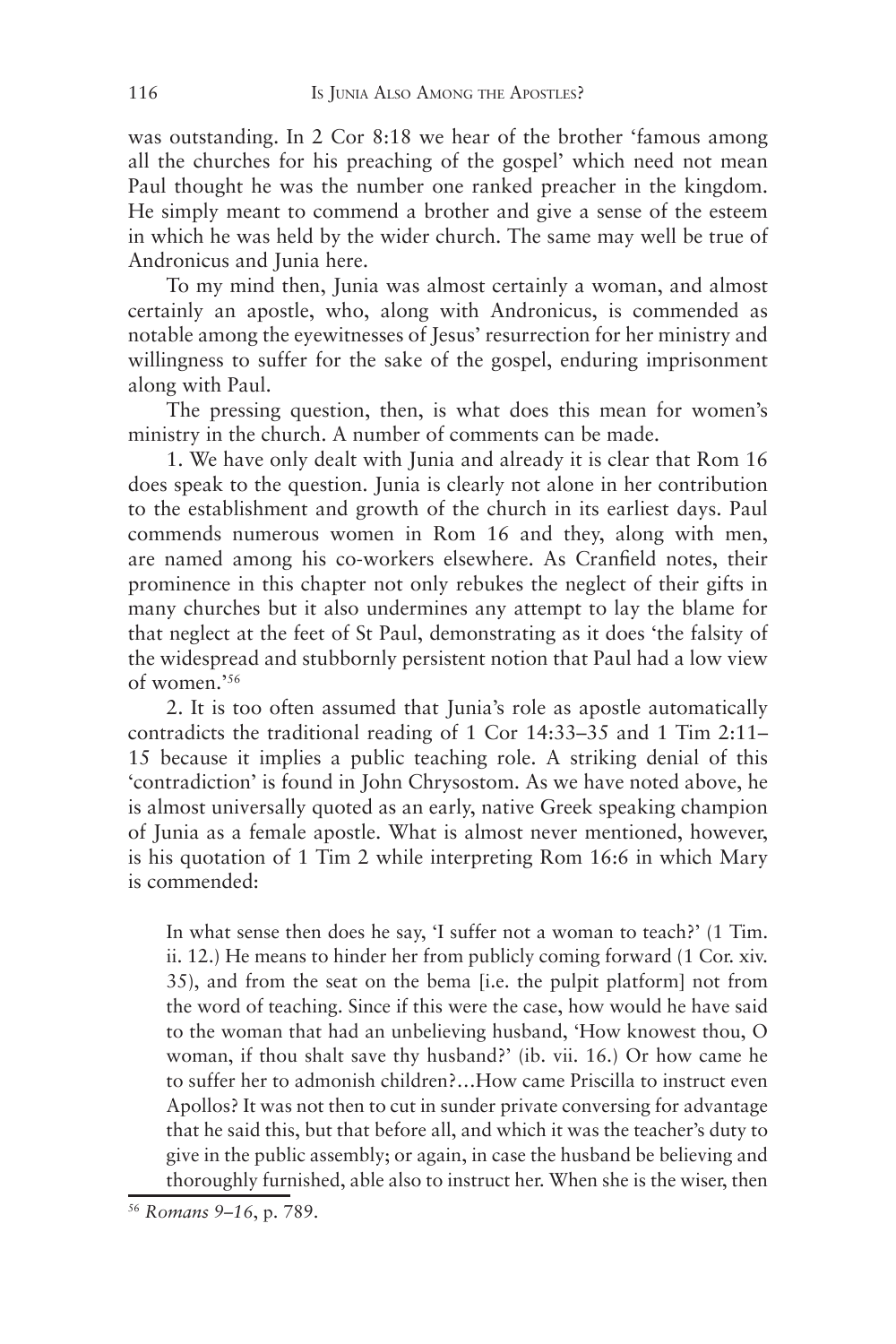he does not forbid her teaching and improving him. (*Homily on Romans* 31, NPNF 11:554)

So Chrysostom is able to exalt Junia and take a complementarian line on women's ministry on the basis of 1 Tim 2. Women, in his view, may not teach publically, but may do so privately in a variety of contexts: unbelieving husbands, children, and private instruction in evangelistic or domestic situations where she is wiser than her husband—regrettably not an uncommon scenario! Thus anyone who wants to argue that Rom 16 forces a re-evaluation of 1 Tim 2 needs to come to terms with Chrysostom.<sup>57</sup>

3. Paul never gives us an apostle's job description, nor does he describe the ministry of Andronicus and Junia, he simply praises it. This means we need to be tentative when reconstructing the role Andronicus and Junia played in the early church. A few things can be said with some confidence. That they were imprisoned with Paul suggests some missionary involvement. Probably they were a husband and wife team. Rom 16:3 mentions a couple we know were married: Prisca and Aquila, and in the social context of the day, it is most likely that a man and a woman associated with one another, imprisoned together and commended together were husband and wife. The same social context makes it possible that Junia exercised a ministry with a special focus on reaching women. Such was clearly the practice of the early church, for the reason that Clement of Alexandria (c.150–215AD) makes clear:

The apostles in conformity with their ministry concentrated on undistracted preaching, and took their wives around as Christian sisters rather than spouses, to be their fellow-ministers in relation to housewives, through whom the Lord's teaching penetrated into the women's quarters without scandal (*Stromata* 3.53.3.).58

<sup>&</sup>lt;sup>57</sup> Similarly, anyone who wants to defend Junia's apostolicity on the strength of Chrysostom's knowledge of Greek also has to accept his clear view that Paul's restriction on the teaching of women in 1 Timothy is not limited to situations where there is a grasping after authority or false teaching, as many have recently argued in light of the Greek term used there.

<sup>&</sup>lt;sup>58</sup> This should not be pressed too far by complementarians however, because it could be argued that, given our social context, no such scandal would result from a woman teaching men publically and so the pragmatic restriction can be lifted. Although they do not cite Clement, Käsemann, Stuhlmacher and Schreiner appeal to social conventions to suggest a wife's role was focused upon reaching other women. Ernst Käsemann, *Commentary on Romans* (trans. Geoffrey William Bromiley; Grand Rapids: Eerdmans, 1980), p. 413 in relation to Prisca; Stuhlmacher, *Paul's Letter to the Romans*, p. 249; Schreiner, *Romans*, p. 797.